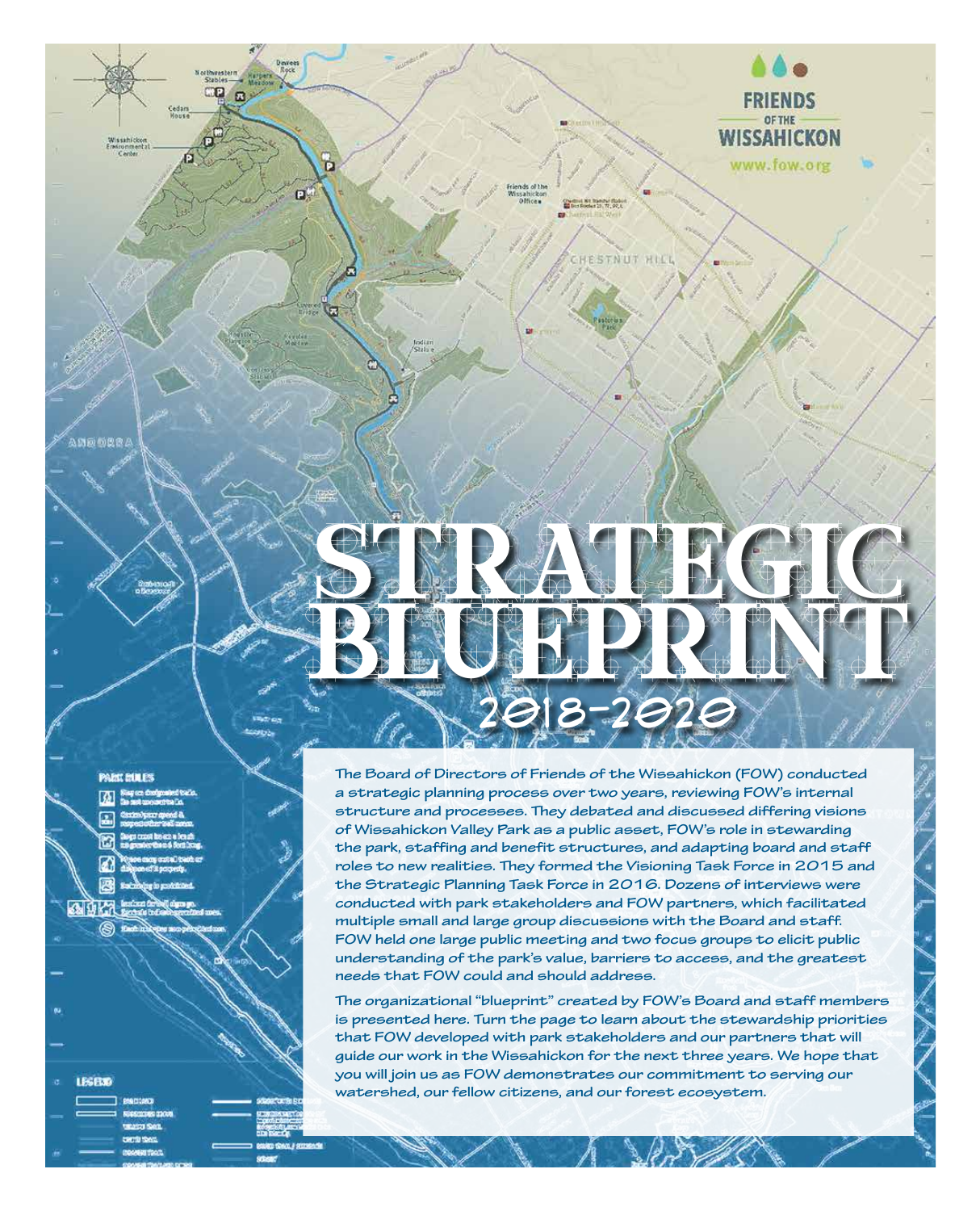### **WISSAHICKON** VALLEY PARK

**This unique wooded refuge from the city is seen by its many visitors in many different lights. But FOW recognizes that, although the Wissahickon may inspire the feeling of being in a woodland, forest, or nature preserve, the park has two core purposes:**

> **The Wissahickon was created as a watershed park: land preserved in the drainage of a watershed for the purpose of protecting characteristics of the waterway and water quality.**

**It was imagined by its designers (and continues to be used) as an urban recreation park, which provides a place for people to play, exercise, recreate, and socialize.**



## FOW ROLES

**To fulfill our mission and achieve our vision, FOW takes on many roles in the community.**

### FOW

### **MISSION**

**To conserve the natural beauty and wildness of the Wissahickon Valley and stimulate public interest therein**

#### VISION

**An urban oasis that promotes recreation, conservation, and the enjoyment of park history**

#### **VALUES**

**Reliable • Responsive Inclusive • Transparent**

### PARK STAKEHOLDERS

### 1. FOW BOARD  $$$  STAFF

**Assume legal and fiduciary obligations to FOW**

### 2. INVESTORS

**Contribute their time and/or money**

- **FOW Members, Volunteers, Individual Donors**
- **Institutional Funders**

### 3. PARTNERS

**Work toward mutual mandates and goals**

- **City, Regional, State, and Federal Departments and Agencies**
- **Other Nonprofits, BIDs, CDCs**
- **Valley Green Inn and Other Business Partners**

### 4. BENEFICIARIES

**Enjoy the benefits of FOW's work**

**• Park Users, Neighbors, Philadelphians** 

PARTNERS

**BENEFICIARIES** 

INVESTORS

FOW BOARD & STAFF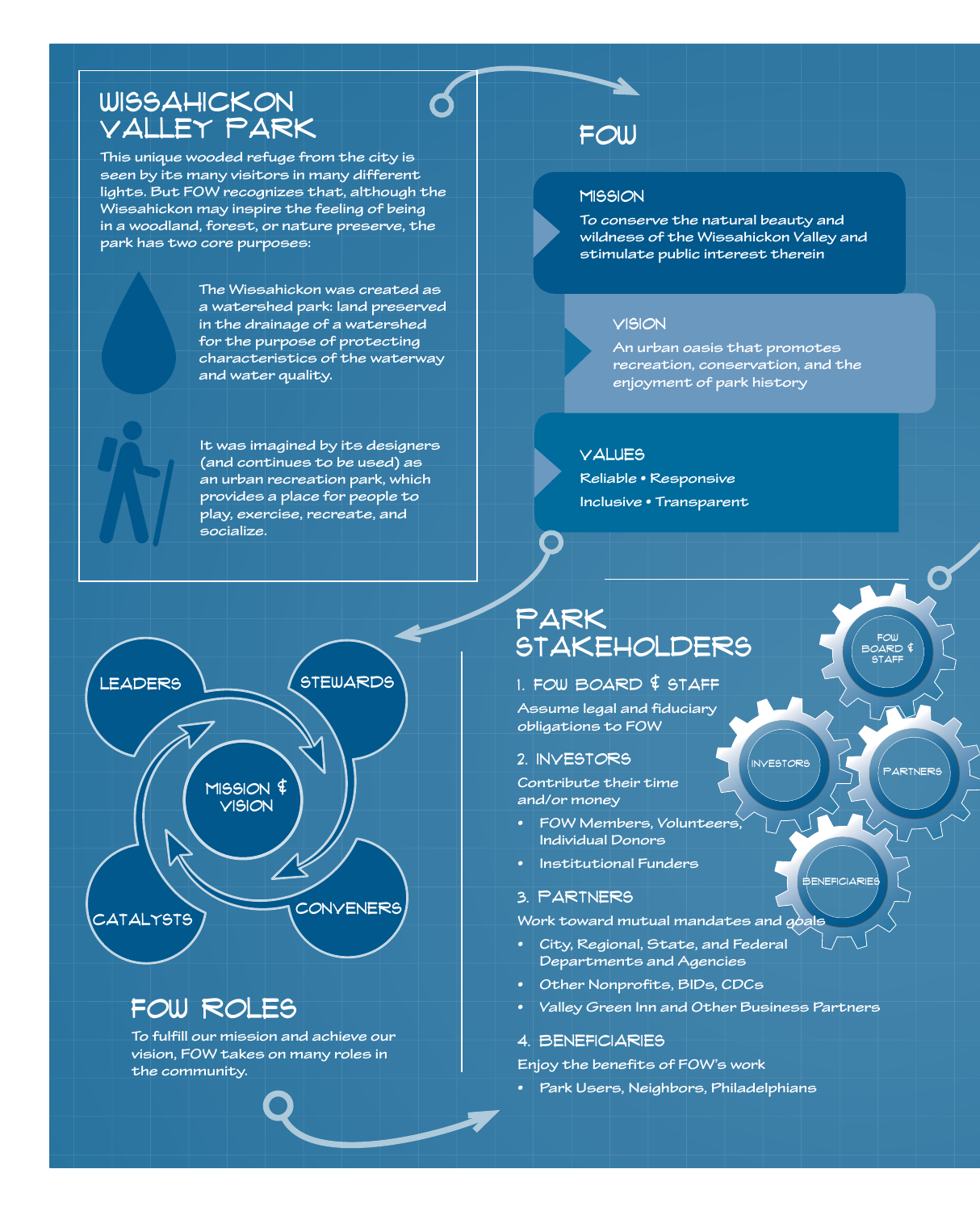### OPERATIONAL FOCUS AREAS

**To conduct our work, we consider the operational impacts of every action through the lens of four focus areas:**

- **1. Funding model**
- **2. Relationships and partnerships**
- **3. Programs and services**
- **4. Governance and structure**

### PARK MANAGEMENT **GUIDELINES**

**A. Encourage a broad base of visitors to experience the park**

A

 $\mathsf{B} \Big) \ \ \ \ \ \ \mathsf{D}$ 

C

- **B. Pursue sustainability**
- **C. Recognize and promote the park's historical importance**
- **D. Manage and support best practices and scientific methods**

### STRATEGIC PRIORITIES

**From 2018-2020, FOW will expand the financial resource base of the organization by increasing existing income streams, identifying new income sources, and ensuring that all FOW programs and properties we oversee are realizing their full potential. This increased capacity will** 

### **Create ENGAGEMENT**

**opportunities for the public to help build and sustain a diverse corps of park volunteers and advocates to support FOW's vision, while monitoring and supporting staff in four interlocking programmatic areas to create engagement opportunities for the public: (1) environmental advocacy, (2) volunteer programs, communications, and (3) education and events.** 

### 2018 WORK

- **1. Develop one new programming opportunity with a primary focus on engaging more diverse communities**
- **2. Increase the number of individual volunteers and/or volunteer hours by 10%**
- **3. Proactively strengthen our advocacy and membership presence by identifying and engaging two new local and regional partners.**



**Provide safe, sustainable, and attractive INFRASTRUCTURE throughout Wissahickon Valley Park, monitoring and supporting staff in three interlocking programmatic areas: (1) trails, bridges, and roads: (2) Valley Green Inn and other structures; and (3) connectivity. The primary job of the committee is to provide safe, sustainable, and attractive infrastructure in the park.**

#### 2018 WORK

- **1. Implement the final phase of the Sustainable Trails Initiative**
- **2. Complete the Forbidden Drive Trail Stabilization Project**
- **3. Issue and award RFP for Valley Green Inn landscape master plan**
- **4. Issue and award RFP and complete a restroom facility master plan**

#### **Foster ecologically diverse and functional HABITATS by**

**stewarding Wissahickon Valley Park using scientific management principles that respect native flora and fauna, and promote stewardship that engages park users. This committee monitors and supports the work of staff in three interlocking programmatic areas: (1) watershed health, (2) land management, and (3) wildlife.** 

### 2018 WORK

- **1. Complete and begin implementation of the Habitat Land Management Plan developed by the Academy of Natural Sciences (Additional priority objectives will be identified in this plan.)**
- **2. Complete the Andorra Natural Area Stormwater Management and Sediment Reduction Project**
- **3. Complete a detailed parkwide assessment and mapping of critical habitat zones for restoration and conservation**